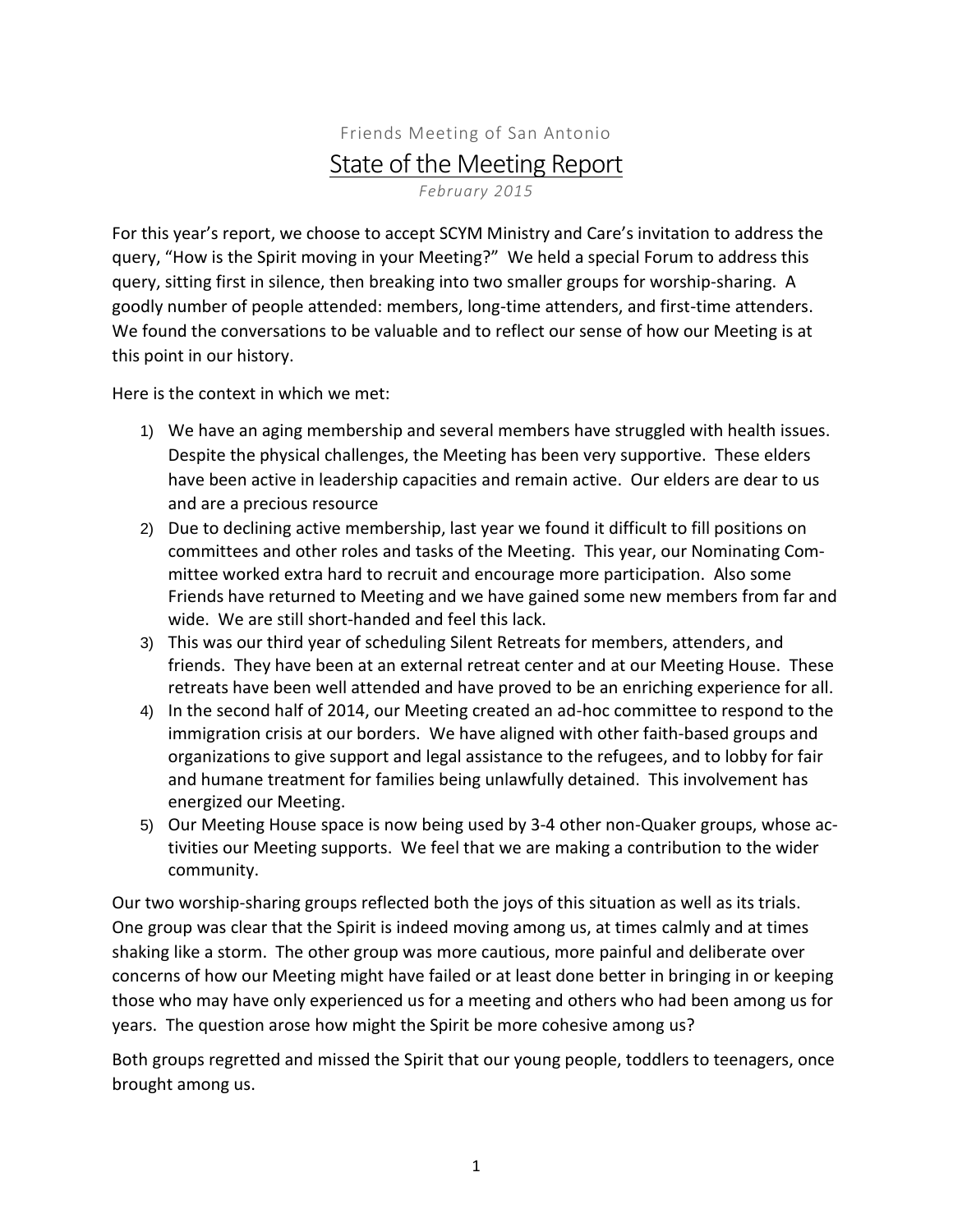Here are some of the comments that the two groups recorded:

- "I feel the vitality now that I didn't feel 14 years ago. We have gathered friends from other places, and I feel their vitality."
- "Our meeting allows some members/attenders to practice the presence of God in our silence in the manner of Brother Lawrence."
- "Difficulty in knowing when and how to provide support for those who need it. Obviously, some have not felt that support and have left us."
- "A nice rallying and energy around immigration issues seems to have lifted the Meeting."
- "We spent a lot of time, money and energy on our new meeting house. The nice architecture of our building has brought us more exposure and a lot of complements. Indeed, it is a wonderful space for silent worship, but we still have not increased our numbers of regular attenders and members. We need to be very aware of our focus and how we spend our capital."
- "The relationships I form in serving on committees are important to my wellbeing. Though we have lost numbers, the cohesiveness of committee work feels supportive again."
- "No growth is indicative that the Spirit is not moving in that way."
- "Not a steady sense of the Spirit sputtering what's the action that comes from it?"
- "The heart of shared silence is powerful even in midweek meeting."
- "A neighborhood meeting, a place to come and be restored."
- "Sense of Grace in the Meeting."
- "Nourished by the Meeting."
- "People come and people leave. Meeting spiritually alive."
- "Appreciation for galvanizing on immigration issues/Karnes Detention Center."
- "How can we understand early on when people are in need, even just in need of hope?"
- "Individual spiritual strength seems stronger than communal strength."
- "Ambiguity can lead to clearness."
- "Our biggest asset is our people. Our elders do mentor."
- "People coming back to meeting. New people taking roots in the Meeting."
- "We're an aging community and do not see the young people coming behind us."
- "Choose to be compassionate defined by being completely open to God/Spirit. We feel this in this meeting. Personal responsibility."
- "The sense of open doors mentioned a lot."
- "A sense of freedom; I'm not going to be excluded because I can't pay. I trust this ethic. No door closed."
- "Quaker ministry and testimonies take years to integrate and this is very rich. Feeling how this has grown over time."
- "Maturity…Presence of Spirit continues to move and inform facilitated by silence."